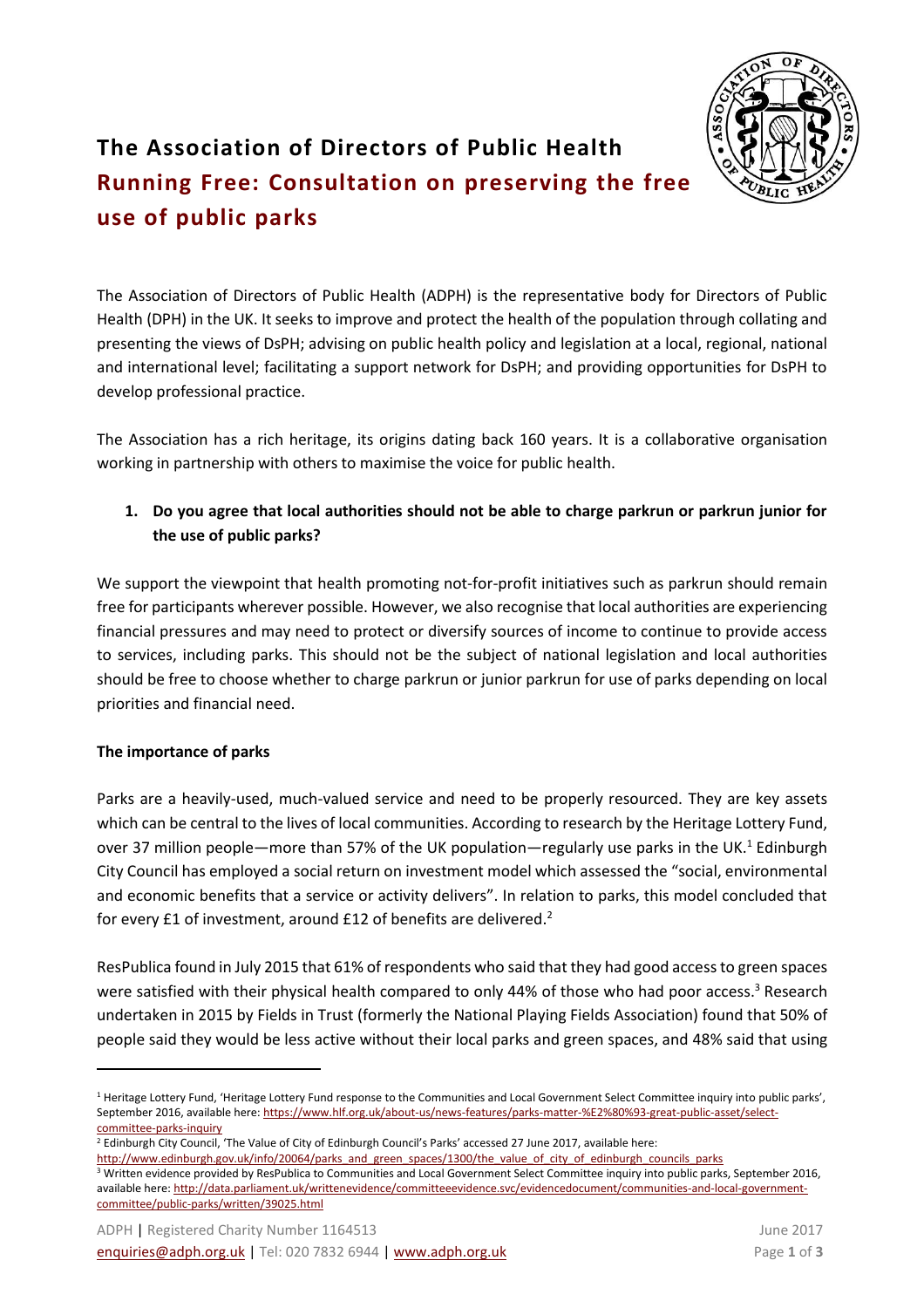their local park made them feel healthier.<sup>4</sup>



Any activity that drives people to local parks and generates a variety of positive health and community benefits should be encouraged; however local authorities need to be free, where necessary, to raise the funds to maintain parks and ensure they are accessible to all. The State of UK Public Parks 2016 report found that 92% of local authority parks departments have experienced budget reductions in the past three years and that 95% of parks managers expect to be faced with further reductions in the next three years.<sup>5</sup>

Many contributors to a recent Communities Select Committee inquiry into parks highlighted the impacts on parks of these financial circumstances, for example, the closure of park facilities, downgrading of facilities, deteriorating standards of maintenance, reductions in service levels and decreased ability to enforce park bylaws.<sup>6</sup> Although income from the hire of parks for physical activity may not be a significant income stream in the context of the whole local authority budget, restricting it could mean a reduction or loss in services that are currently being provided.

We would support free access for not-for-profit enterprises such as parkrun if there was a guarantee that parks were being appropriately funded. This is not the case at present. Therefore, to make sure parks are properly resourced and can be used by local communities, local authorities should be free to choose whether to charge companies for the use of the park and should not be subject to national legislation regarding this issue. These are decisions that need to be taken by individual local authorities and will be dependent upon the context and financial constraints in which they are working.

## **Parkrun**

 $\overline{a}$ 

While we believe local authorities should choose whether to charge, we would like to express our support for parkrun. Most local authorities are very supportive of the initiative. Directors of Public Health have a remit to improve health locally which can include increasing levels of physical activity, reducing levels of inactivity and reducing diseases associated with physical activity and obesity. In 2015/16 26% of adults were classified as inactive (fewer than 30 minutes physical activity a week).<sup>7</sup> Participating in a parkrun alone would very likely move an individual out of the 'inactive' category for the Public Health Outcomes Framework measure and contributes towards the measure of utilisation of outdoor space.

There are currently 1,343,962 'parkrunners' with events taking place in 455 locations.<sup>8</sup> A survey of 7308 participants across 130 different parkruns in the UK indicated that the majority were not regular joggers or runners before attending a parkrun event (with a quarter doing no running or jogging at all) and that these individuals were most likely to demonstrate fitness improvement and report benefits in health,

<https://www.publications.parliament.uk/pa/cm201617/cmselect/cmcomloc/45/45.pdf>  $7$  National Statistics, 'Statistics on Obesity, Physical Activity and Diet – England 2017', March 2017, available here:

<sup>4</sup> House of Commons Communities and Local Government Committee 'Public parks', January 2017, available here:

<https://www.publications.parliament.uk/pa/cm201617/cmselect/cmcomloc/45/45.pdf>

<sup>5</sup> Heritage Lottery Fund, 'State of UK Public Parks 2016', September 2016, available here: <https://www.hlf.org.uk/state-uk-public-parks-2016> <sup>6</sup> House of Commons Communities and Local Government Committee 'Public parks', January 2017, available here:

<http://content.digital.nhs.uk/searchcatalogue?productid=24815&q=physical+activity&sort=Relevance&size=10&page=1#top>